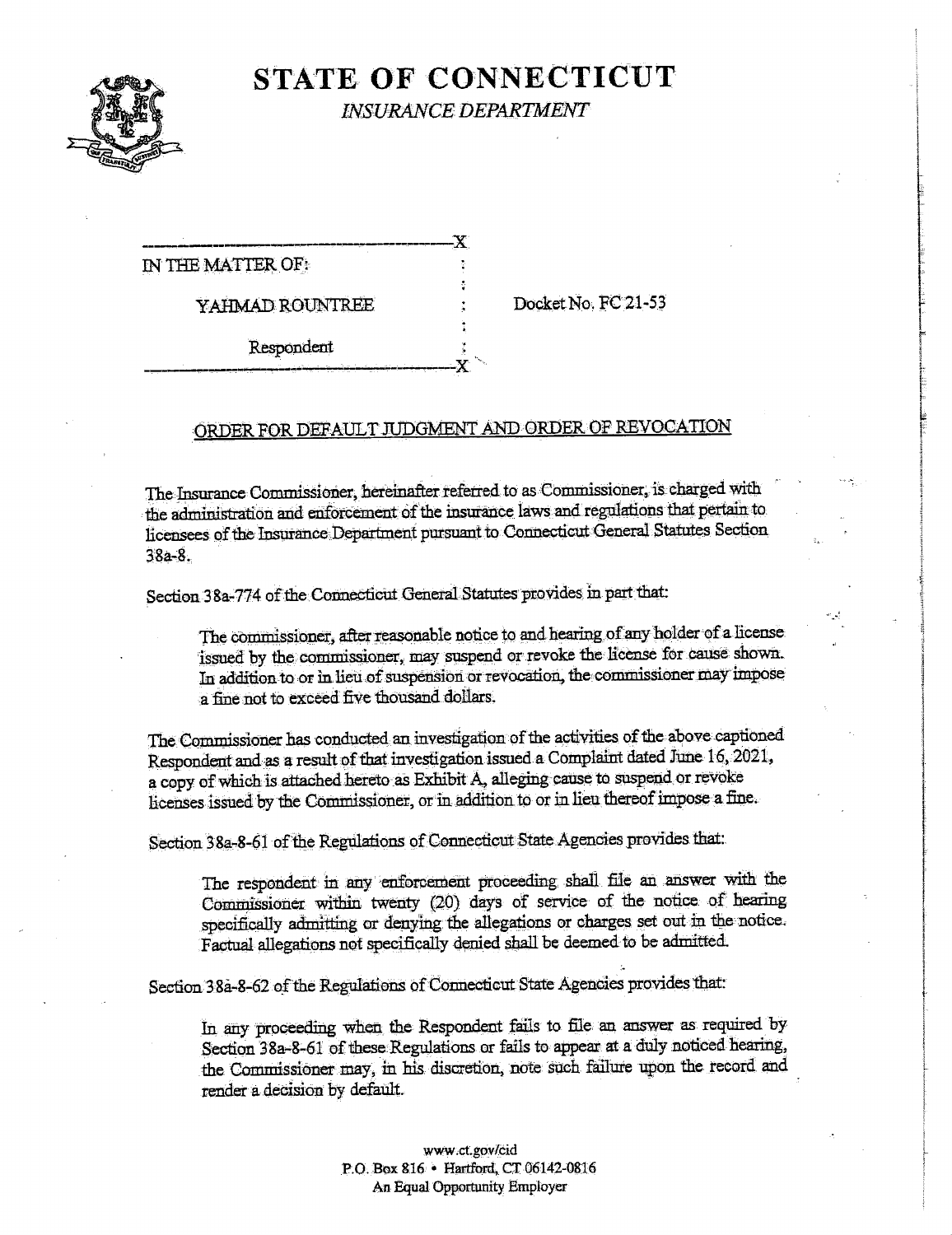### IN ACCORDANCE WITH THE FOREGOING:

I FIND, in Hglit of the foregoing, that a Complaint and Notice of Hearing was sent on or about June 16, 2021 to the Respondent, by regular first-class mail, by certified mail, Number 9214 8901 9403 8342 4971 95, with the proper postage at the following address:



Evidence of mailing of Certified Mail, Article Number 9214 8901 9403 8342 4971 95, sent to Respondent at 100 million of the U.S. 2021 is attached as Exhibit B. Certified Mail, Article Numbers 9214 8901 9403 8342 4971 95 was received by the Respondent on June 18,2021, see Exhibit C. The Complaint and Notice of Hearing sent by first-class mail to the Respondent was not returned to the Department.

As of this date, the Department has not received any answer to the Complaint from the Respondent.

The addresses stated above are the addresses filed with this Department by the Respondent, who is required by law to report any change of address within thirty days. From the date of this order, the Complaint and Notice of Hearing was mailed to the Respondent 34 days ago. Accordingly, 1 find that the Respondent received service and reasonable notice of the Complaint in accordance with the Regulations of Connecticut State Agencies, Sections 38a-8-18 and 38a-8-59 et seq.

I FURTHER FIND that the Respondent did not file an answer within the time period required in accordance with the Regulations of Connecticut State Agencies, Section 38a-8-61. Accordingly, all of the allegations as set forth in the Complaint, attached hereto, are hereby deemed admitted.

IT IS HEREBY ORDERED, in accordance with the above findings and pursuant to Section 38a-8-61 of the Regulations of Connecticut State Agencies, that:

1. A decision by default enters against the Respondent, Yahmad Rountree.

2. That all licenses issued to the Respondent pursuant to Sections 38a-660 and 38a-769 of the Connecticut General Statutes, are hereby revoked and the Hearing originally scheduled for July 20,2021 is cancelled.

3. That pursuant to Section 38a-8-63 of the Regulations of Connecticut State Agencies: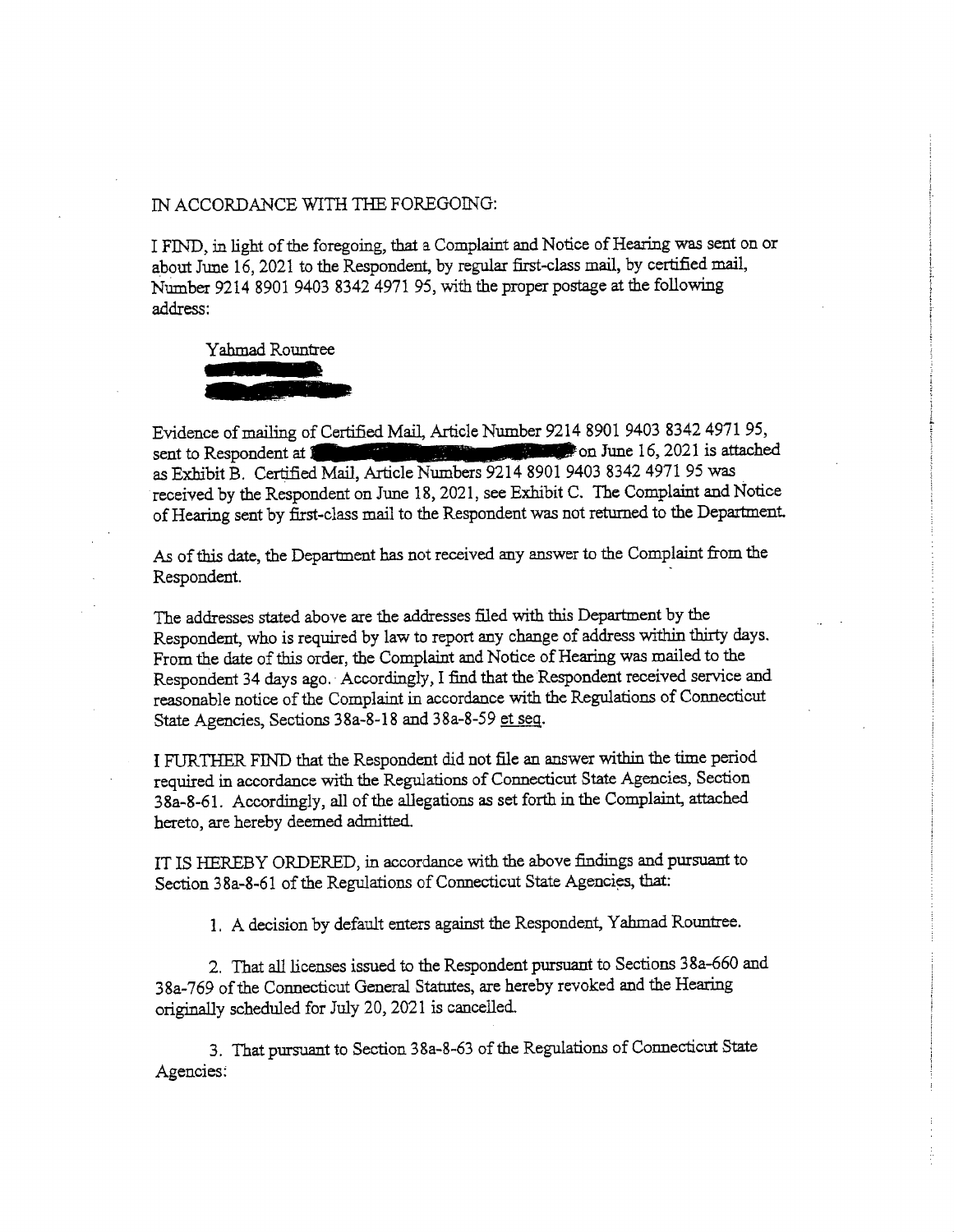A respondent may move to reopen any decision rendered by default within sixty (60) days of the entry thereof. The motion shall be in writing and shall state the reasons for the failure of the respondent to answer or appear. If a default was entered for failure of the respondent to file an answer, the respondent shall submit said answer with the motion to reopen. If good cause appears for the failure of the respondent to answer or appear, the Commissioner may grant said motion and shall schedule the hearing at the earliest date convenient to the Commissioner.

So ordered this  $21$  day of July 2021

Andrew N. Mais Insurance Commissioner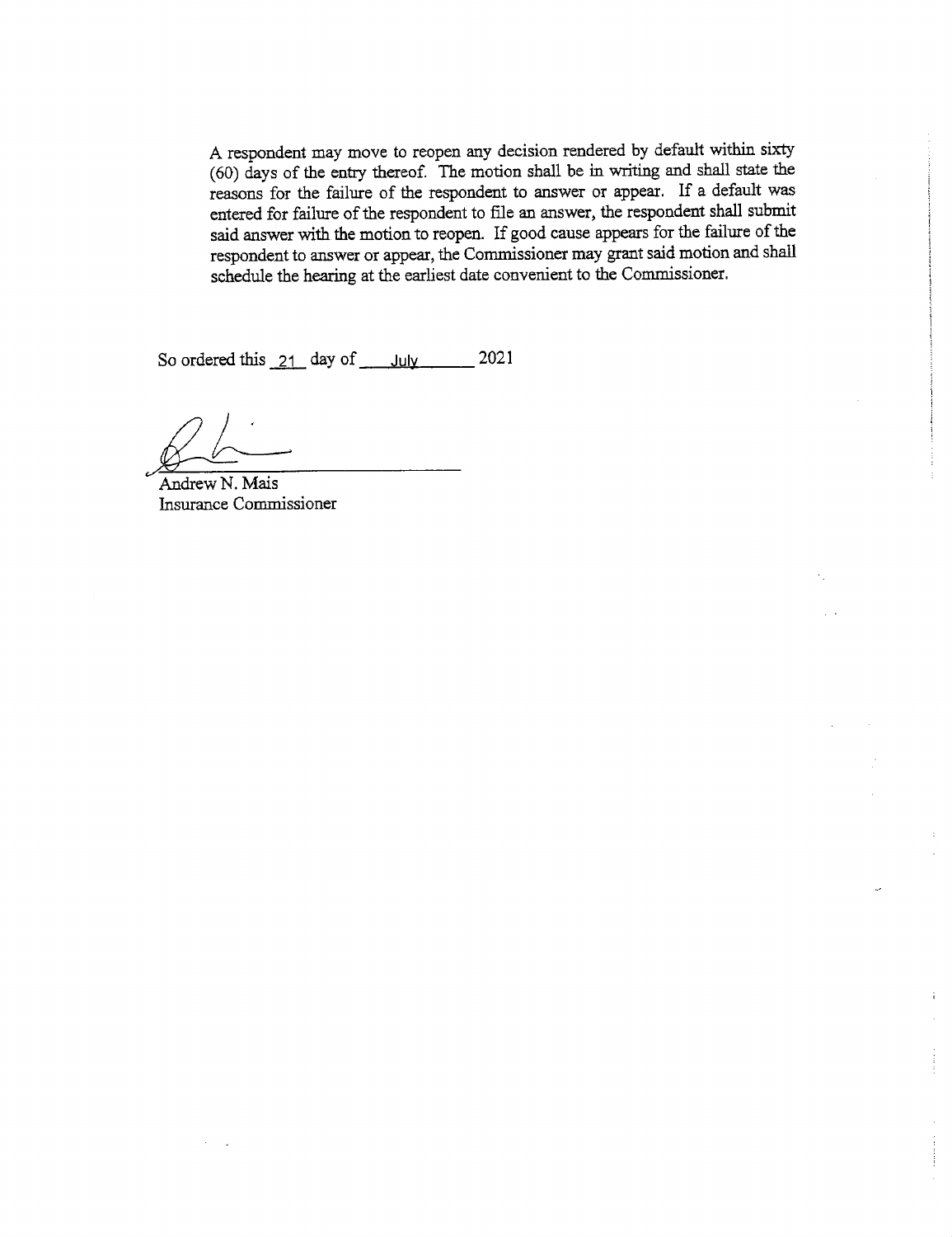

## **STATE OF CONNECTION**

### **INSURANCE DEPARTME**

CONNECTICUT

**INSURAN** 

**DEPARTMEN** 

### **N THE MATTER OF**

ahmad Rountree

### Docket No. FC

Respondent

### COMPLAINT

The Insurance Commissioner of the State of Connecticut, having reason to believe that Yahmad Rountree engaged in acts of conduct as set forth herein and which, if true, would violate Sections 38a-16, 38a-660. et seq., 38a-769, 38a-815 and 38a-818 of the Connecticut General Statutes and would constitute cause under Sections 38a-2, 38a-6601, 38a-774 and 38a-817 of the Connecticut General Statutes for the suspension or revocation of insurance licenses issued by the Insurance Department and/or for the imposition of a fine, and it appearing to the Insurance Commissioner that a proceeding in respect thereof would be in the public interest, hereby issues this Complaint alleging the charges in that regard as follows:

### COUN

- 1. Yahmad Rountree, herein referred to as "Respondent" is licensed as a surety bail bond agent, license number 2526888, by the State of Connecticut Insurance Department, hereinafter refeared to as "Department".
- 2. Pursuant to Connectioni General Statutes Section 38a-660(9)(k)(1), the Department is authorized to examine the books and records of surety bail bond agents.
- 3. The Department has contracted with Whitlesey & Hadley, P.C. as Auditors to conduct the examination of books and records of surety bail bond agents.
- 4. On March 24, 2021, the Department sent a notice, by e-mail and certified mail, return receipt requested, No. 9214 8901 9403 8335 7365, to the Respondent's e-mail and mailing address of record, informing him that the Department has contracted with Whitelesey & Hadley, P.C. to conduct these examinations, and that they will be contacting him directly to provide more information and schedule a date to review his records and files.
- 5. A return receipt received in this office indicates that the certified letter was delivered to the Respondent's address of record by the United States Postal Service on March 27, 2021.
- 6. On April 1, 2021, via e-mail, the Auditors sent the Respondent a message, requesting that he contact the Auditors to schedule his bail bond examination, as requested by the Department.

 $f = 4.2 - 1$ 

7. On April 8, 2021, via telephone, the Auditors spoke with the Respondent to schedule his bail bond examination, as requested by the Department. The Respondent told the Auditors he would upload the bail bond files to them by April 15, 2021. The Respondent failed to upload his bail bond files to the Auditors.

> www.ct.gov/cid P.O. Box 816 · Hartford, CT 06142-0816 An Equal Opportunity Employer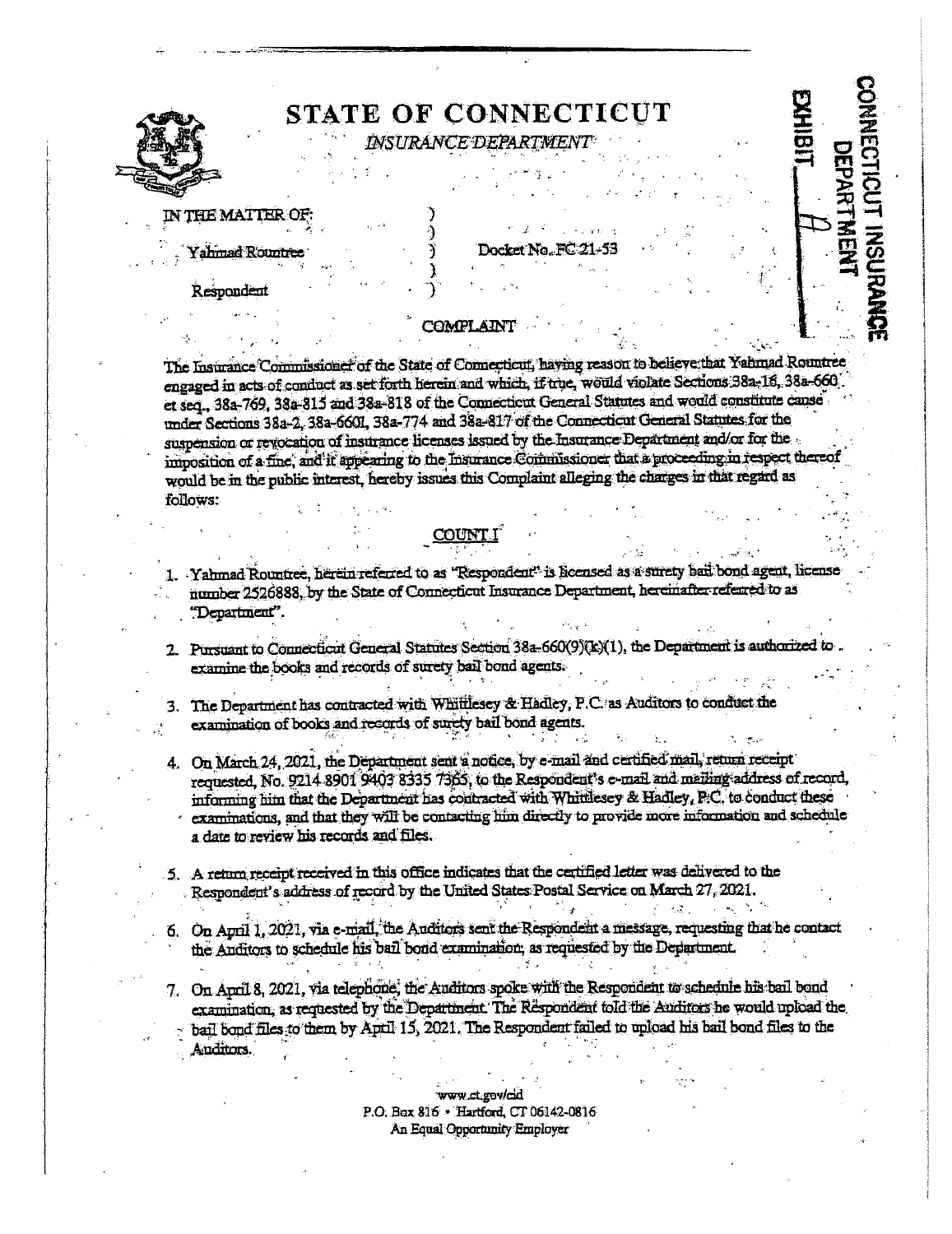- 8. On April 22, 2021, via telephone, the Anditors attempted to call the Respondent to follow-up on the. uploading of his bail bond files. The Respondent did not answer his telephone. The Auditors left a voice message with the Respondent, reminding him to contact the Auditors to schedule his bail bond examination. The Respondent failed to call back the Auditors.
- 9. On April 27, 2021, via telephone, the Auditors attempted to contact the Respondent. The Respondent did not answer his telephone and his voice mailbox was full. The Anditor sent the Respondent an email message, reminding him to contact the Auditors to schedule his bail bond examination. To date, the Respondent has failed to call back the Auditors or respond to the Auditor's e-mail messages.
- 10. The conduct as described above, if true, is a violation of Sections 38a-16, 38a-660, 38a-660d, 38a-660e, 38a-815 and 38a-818 of the Connecticut General Statutes and constitutes canse for the suspension or revocation of his licenses and/or the imposition of fines pursuant to Sections 38a-2, 38a-660I, 38a-774 and 38a-817 of the Connecticut General Statutes.

### $COUNT$   $T$

- 1. Paragraph I of Count I is incorporated herein by reference as paragraph 1 of this Count, as though fully set forth herein.
- 2. On or about May 6, 2021, the Department sent a notice, by both first-class and certified mail, return receipt requested, No. 9214 8901 9403 8339 3146 03, to the Respondent's mailing address of record, requesting that he provide a response to the Department, in writing, within five (5) days of receipt of such notice in order to show compliance with the law with regard to the allegations cited in Count  $I$ . of this Complaint.
- 3. On May 6, 2021, the Department e-mailed a copy of the May 6, 2021 notice to the Respondent at his e-mail address of record, requesting that he provide a response to the Department.
- 4. To date, the Respondent has not responded to the Department's May 6, 2021 notices or e-mail, and has failed to provide a response to the allegations against him.
- 5. The conduct as described above, if true, is a violatipn of Sections 384-16, 38a-660, 38a-769, 38a-815 and 38a-818 of the Connecticut General Statutes and constitutes cause for the suspension or revocation of insurance licenses issued by the Department and/or for the imposition of fines pursuant to Sections 38-2, 38a-6601(a), 38a-774 and 38a-817 of the Connecticat General Statutes,

### \*\*\*\*\*\*\*\*\*\*\*\*\*\*\*\*\*\*\*\*\*\*\*\*\*\*\*

Notice is hereby given to you, Yahmad Rountree, Respondent herein, that the 20<sup>th</sup> day of July, 2021 at 10:00 is hereby fixed as the time where a public hearing will be held in the offices of the Insurance Department, Oxford Centre, 153 Market Street, 6th Floor, Hartford, Connecticut on the charges set forth in this Complaint, at which time and place you will have the right to appear before the Commissioner, or a duly designated hearing officer, to show cause why the suspension or revocation of your insurance license and/or fines, should net be imposed.

The legal authority and jurisdiction for the hearing in this matter are contained in sections 38a-8, 38a-16, 38a-660, 38a-769, 38a-774 and 38a-817 of the General Statutes and in the Uniform Administrative Procedure Act, section 4-166 et seq. of the General Statutes.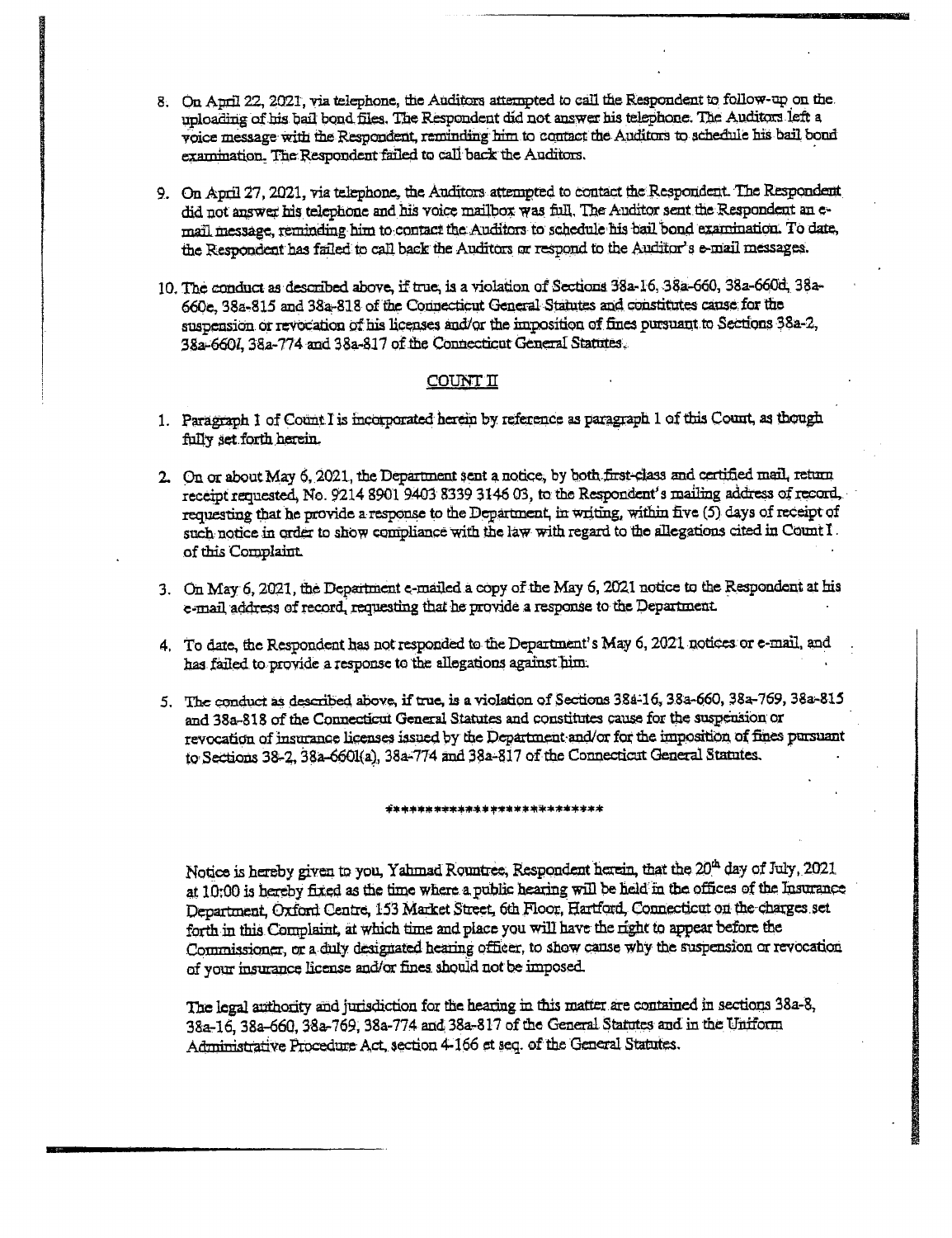Pursuant to section 38a-8-61 of the Regulations of Connecticut State Agencies, you are required to file an answer within the Insurance- Department within twenty (20) days of service of this Complaint specifically admitting or denying the allegations or charges set out in the Complaint. Factual allegations not specifically denied shall be deemed to be admitted.

Failure to file said answer as required by Section 38a-8-61, R.C.S.A., or failure to appear at the time and place fixed for hearing will permit the Commissioner, at his discretion, to note such failure upon the record and render a decision by default

If you as the Respondent desire to waive hearing on the allegations of fact set forth in the Complaint. and not contest the facts alleged, please file with the Insurance Department an answer to this complaint on or before the twentieth (20th) day after service of it upon you, consisting of a statement that you as the Respondent in this matter admit all of the material allegations of fact charged in the Complaint to be true.

The Insurance Department does not discriminate on the basis of disability in admission to, access to, or operation of its programs, services or activities, in accordance with Title II of the Americans with Disabilities Act of 1990. Individuals who require auxiliary aids for effective communication or otheraccommodation are invited to make their needs and preferences known to Carmen Rivera, ADA Coordinator, at the Insurance Department - Tel: (860) 297-3800.

All correspondence concerning this matter should be sent to the Insurance Department, State of Connecticut, P. O. Box 816, Hartford, CT 06142-0816, attention: Anthony Caporale, Counsel.

Dated at Hartford, Connecticut, this  $16\frac{14}{10}$  day of  $\frac{1}{20}$   $\frac{1}{202}$ .

Anthony Caporale

(860) 297-3981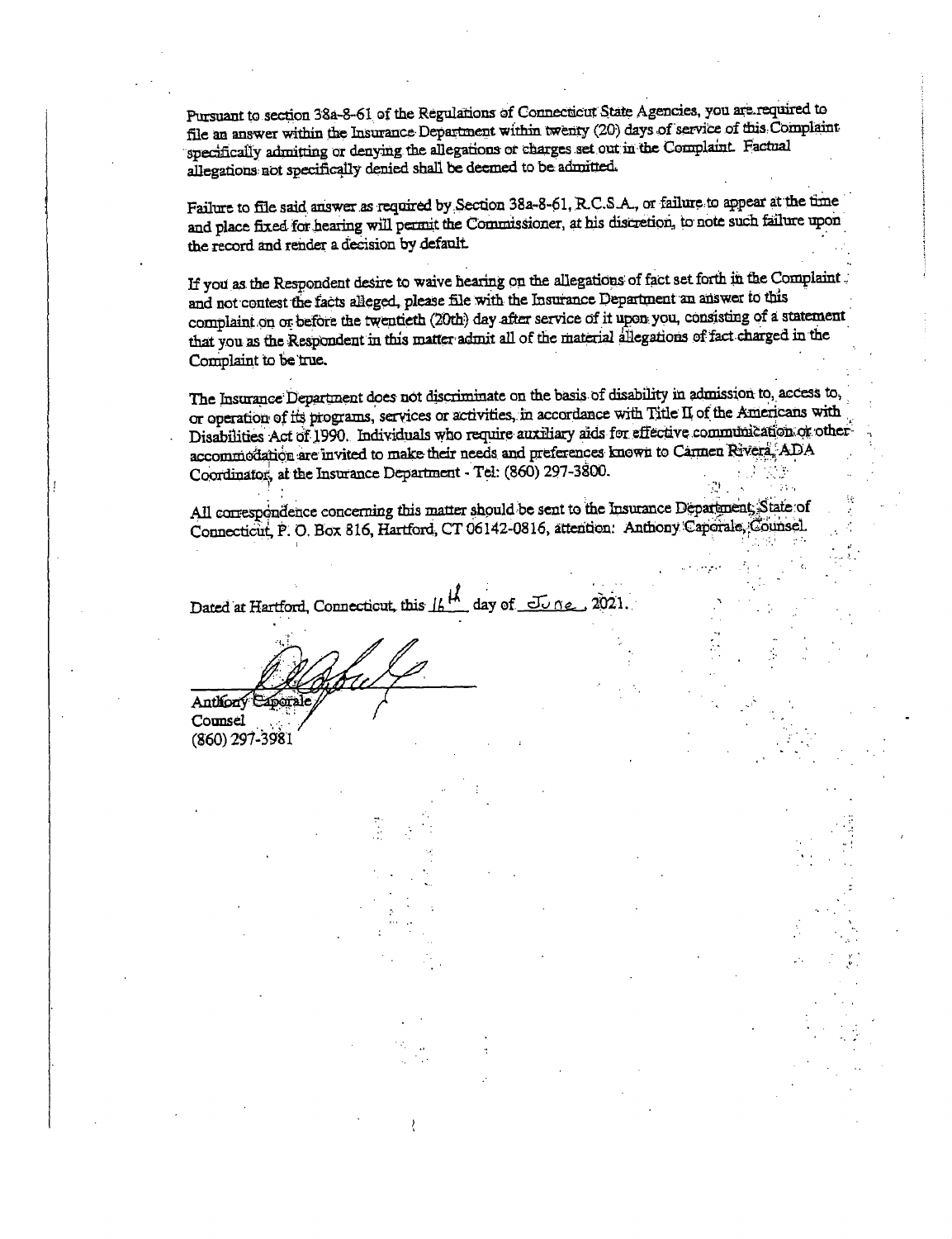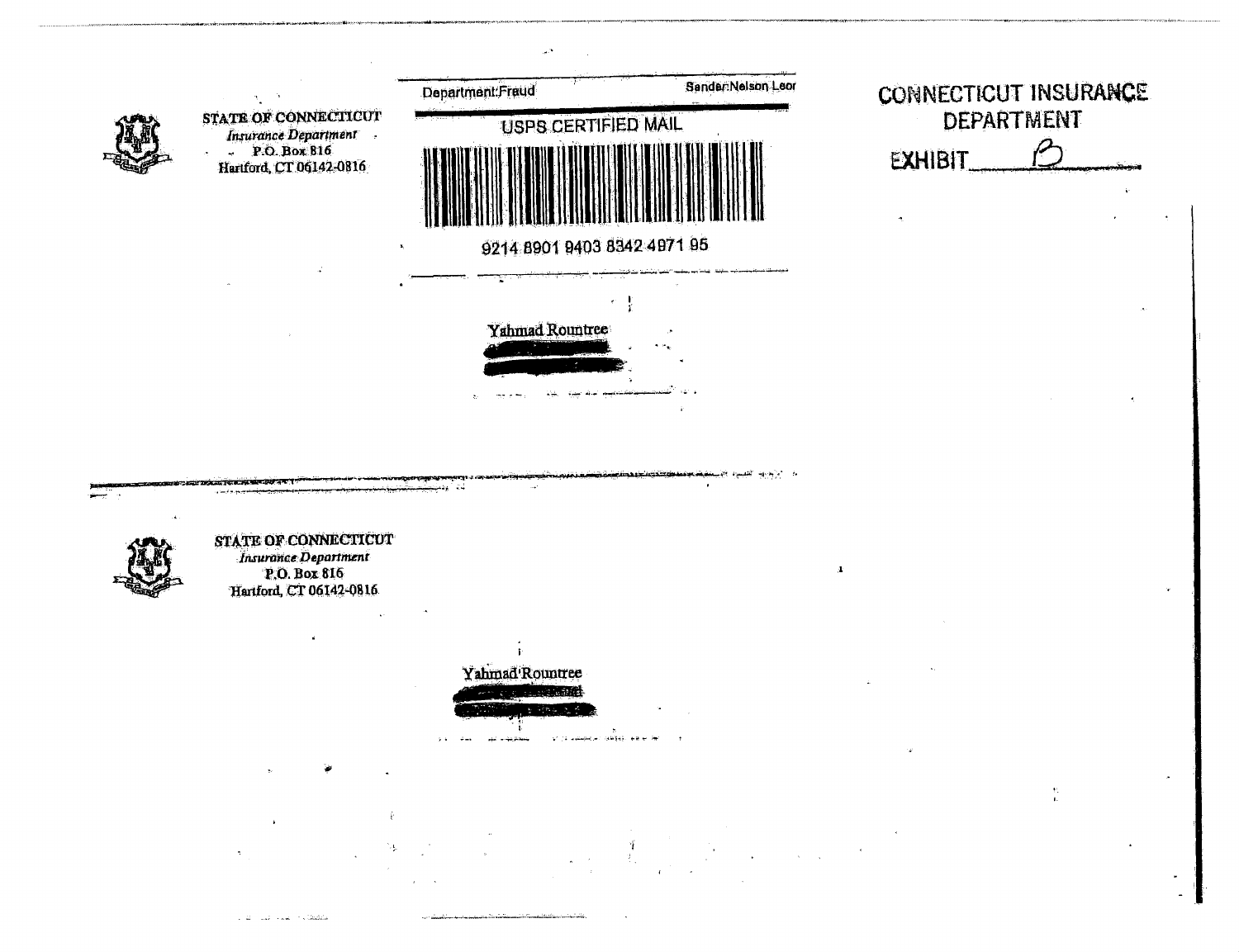Leon. Nelson  $\mathcal{P} \subseteq \mathcal{P}$  . ्तिक के संकटन के संकटन के बाद कर रही है।<br>जनसंख्या के बाद की संकटन के बाद कर रही है कि संकटन के बाद की संकटन के बाद कर रही है जिसके बाद की बाद की बाद की<br>प्राथम के बाद की बाद की बाद की बाद की बाद की बाद की बाद की बाद की बाद From: 麗 奇尼 Monday, June 21, 2021 10:58 AM Sent Leon, Nelson, Pomerleau, Andre To: FW: USPS Signature for 9214 8901 9403 8342 4971 95 **Subject:** POD\_90194038320210616420065249214890194038342497195x.pdf.pdf **Attachments:**  $\widetilde{\mathbf{u}}$ **NISURS Amy Stegall** Program Manager Fraud & Investigations (860) 297-3933 Facsimile (860) 297-3872 From: ConnectSuite e-Certify <noteply@connect-suite.com> Sent: Monday, June 21, 2021 10:29 AM To: fraud. cid <cid.fraud@ct.gov> Subject: USPS Signature for 9214 8901 9403 8342 4971 95  $\mathbb{E}$ Tracking Number: 9214 8901 9403 8342 4971 9 ello State of Connecticut Department of Insurance, hank you for using ConnectSuite. Attached is your POD! **/AHMAD ROUNTREE** Date & Time hipment Activity Loc 6/18/2021 8:21:00 PM **ELIVERED LEFT WITH INDIVIDUAL** epartment: Fraud ender: Nelson Leon  $\mathbf{1}$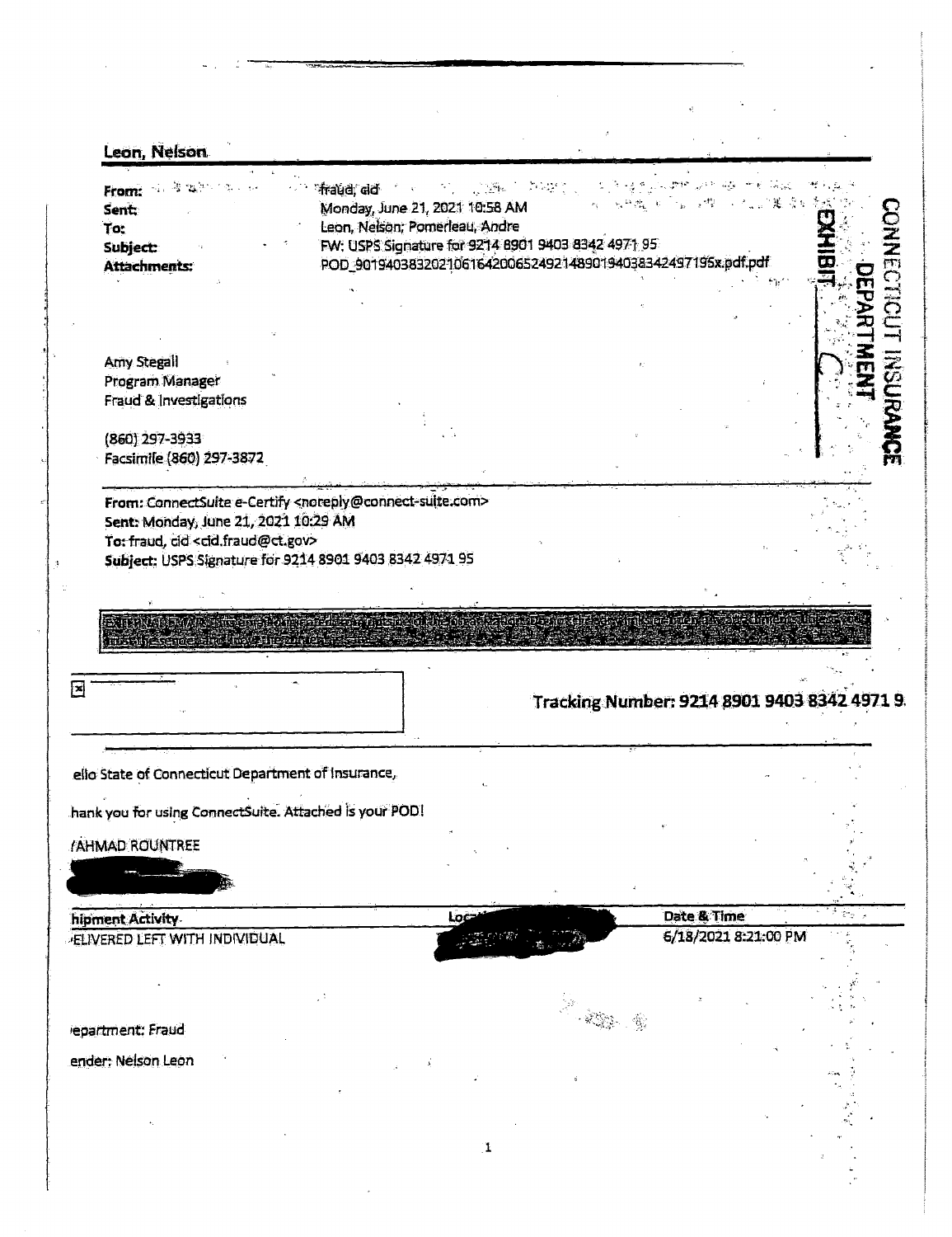

Mailer: State of Connectieut Department of Insurance

Date Produced: 06/21 /2021

ConnectSuite Inc.:

The following is the delivery information for Certified Mail™/RRE item number 9214 8901 9403 8342 4971 95. Our records indicate that this item was delivered on 06/18/2021 at 02:28 p.m. in BETHANY, CT 06524. The scanned image of the recipient information is provided below.

Signature of Recipient:

| Prigate.<br>Navne                |  |  |
|----------------------------------|--|--|
|                                  |  |  |
| Delkery, <sup>7</sup><br>Address |  |  |

Address of Recipient:

Thank you for selecting the Postal Service for your mailing needs. If you require additional assistance, please contact your local post office or Postal Service representative.

### Sincerely,

United States Postal Service

The customer reference number shown below is not validated or endorsed by the United States Postal Service. It is solely for customer use.

This USPS proof of delivery is linked to the customers mall piece information on file as shown below:

YAHMAD ROUNTREE

Customer Reference Number: C2758687.15878D95